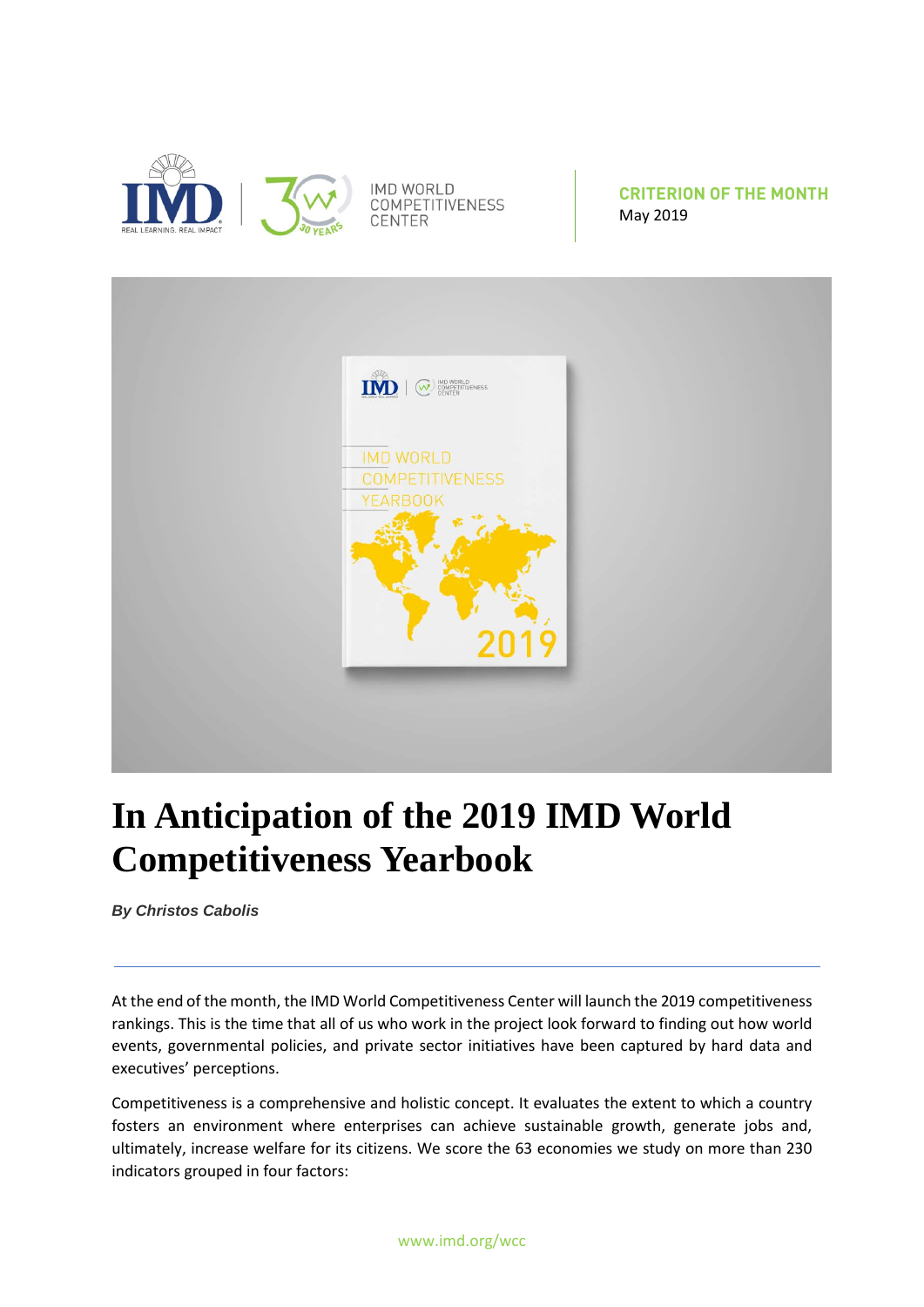- *Economic performance*, including international trade and international investment
- *Government efficiency*, including governmental discipline with internal financing, the rule of law and the improvement of inclusive institutions
- *Business efficiency*, including productivity and efficiency of the private sector and ease of access to finance
- *Infrastructure*, including scientific infrastructure, health and environmental sustainability as well as education

Figure 1 below provides a description of the evolution of competitiveness results from the regions' perspective for the years 2013-2018.

**Figure 1**. Regional World Competitiveness trends 2013-2018



Source: IMD World Competitiveness Center (2018)

Eastern Asia is the most competitive sub-region in 2018, having overtaken North America in 2016. Now North America and Western Europe are vying for second place, with North America just ahead. These three sub-regions represent the countries with the highest competitiveness.

The second group, the moderate-competitiveness countries, comprises Southern Asia & the Pacific (ranking fourth) and Western Asia & Africa (fifth).

The last group includes Eastern Europe, Ex-CIS and Central Asia, and Latin America. These include countries with ample room for improvement in their competitive standing.

Drilling down into the sub-regions' performance in the four factors reveals some interesting details. North America dominates on economic performance. It's the same story with business efficiency and infrastructure: led by North America with Western Europe and Eastern Asia close behind. But when it